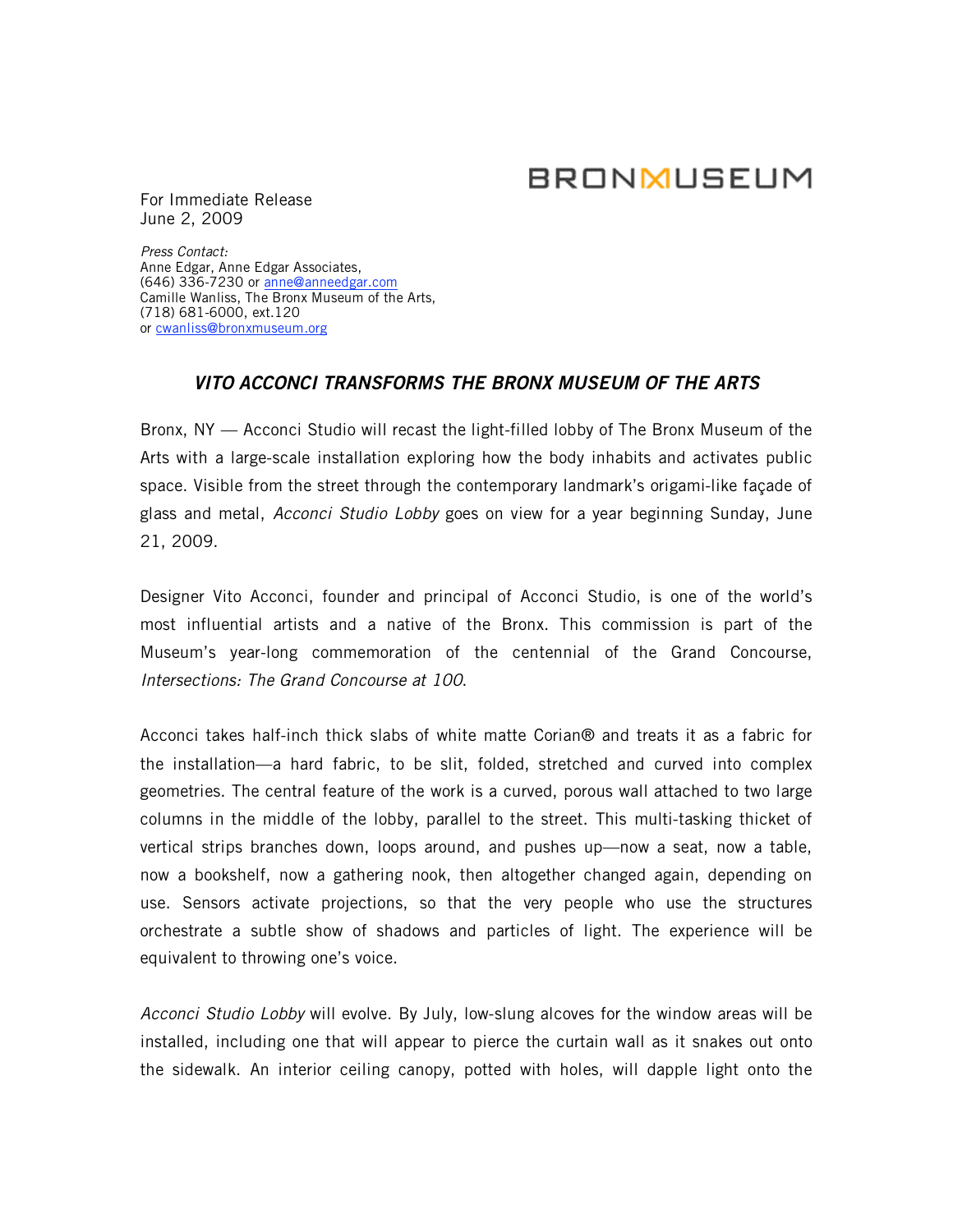altered interior space; an existing ramp will take on the quality of a ceiling; and porous platforms will in some areas appear to uproot the floor.

"New Yorkers passing along the Grand Concourse will stumble upon this space without knowing it's been designed by anybody in particular," says Vito Acconci. "I want them to become curious, to have a second chance at being children."

"Vito Acconci's early work took art outside of museum walls," says Holly Block, Executive Director, The Bronx Museum of the Arts. "We have given him free rein to come back in, and consider museum architecture as the experience of power, to be understood, and perhaps liberated, through the activation of specific, bounded zones. In *Acconci Studio Lobby* some spaces will encourage public spectacle and gathering, and others private activities like reading, texting, or music listening on an ipod."

The Acconci lobby installation is not the artist's first engagement with The Bronx Museum. In Fall 2009 the Museum honored Acconci as one of four individuals who were born in the Bronx and have gone on to great achievement in the arts.

The nature of private experience and the control implicit in public space are long-time concerns of the designer. In recent works, Acconci visualizes structures that perpetuate instability and the possibility of choice on the part of the user.

"This public commission is in a sense a kind of strange furniture conceived as an act of rebellion," concludes Acconci.

The First Lobby Project series by Vito Acconci is generously supported by the Starry Night Fund of Tides Foundation and Dolan & Traynor / DuPont Corian®.

## **Vito Acconci**

Vito Acconci's early work was fiction and poetry; his last poems reduced words to indices of the writer's and reader's travel across the page. In the late 60's and early 70's, his first artwork used performance, photos, film and video as instruments of analysis and personto-person relationship. His audio and video installations of the mid-70s turned an exhibition-space into a community meeting-place. His architectural game of the early 80s made performative spaces for viewers, whose activity resulted in the construction and deconstruction of house prototypes. In the mid-80's the work crossed over into the architecture, landscape and industrial design; in 1988 he started Acconci Studio, a theoretical design and building workshop. Their method is, on the one hand, to make a new space by turning an old one inside-out and upside-down; and, on the other hand, to